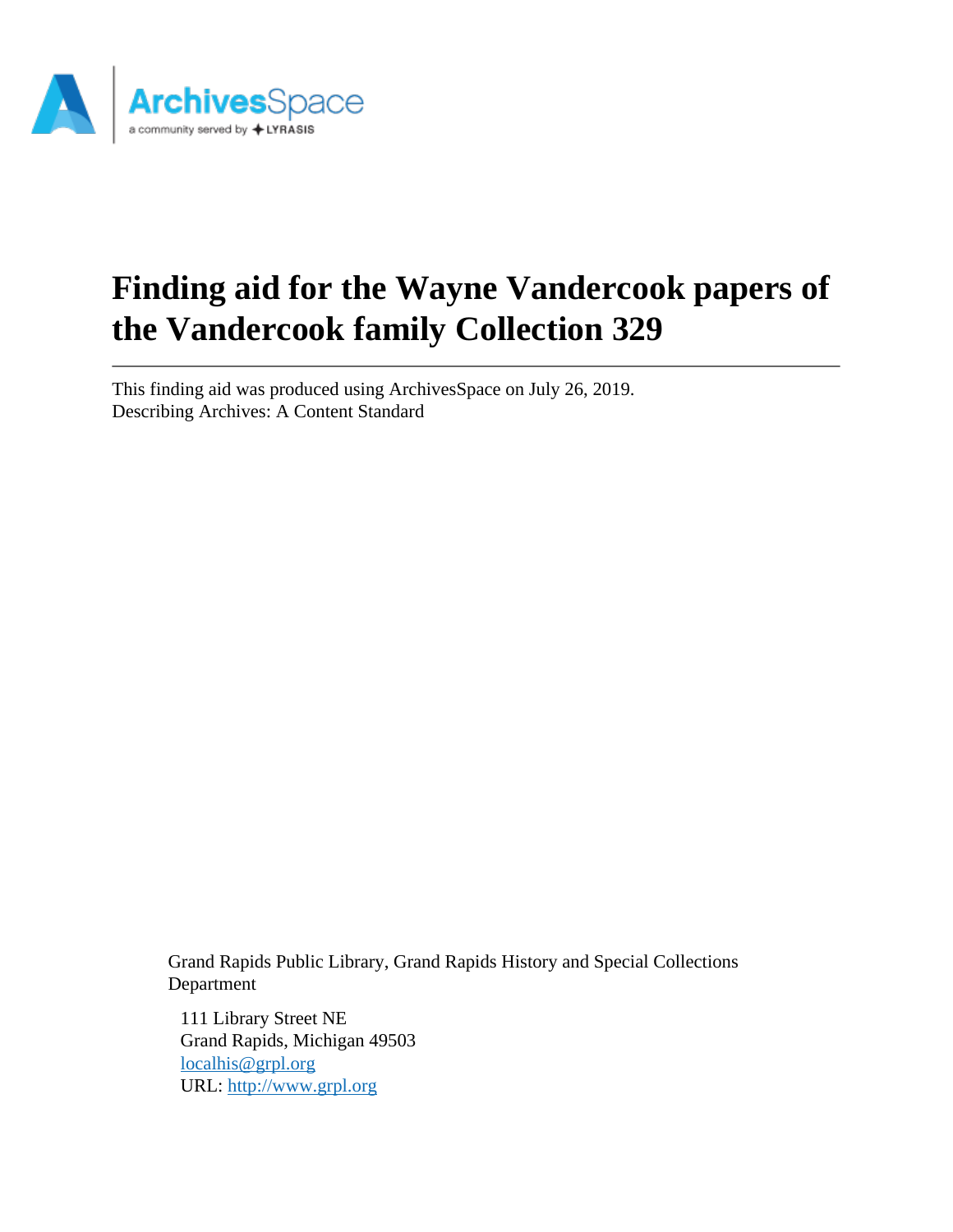# <span id="page-1-0"></span>**Table of Contents**

| 9   |
|-----|
|     |
|     |
|     |
| -11 |
|     |
|     |
|     |
|     |
|     |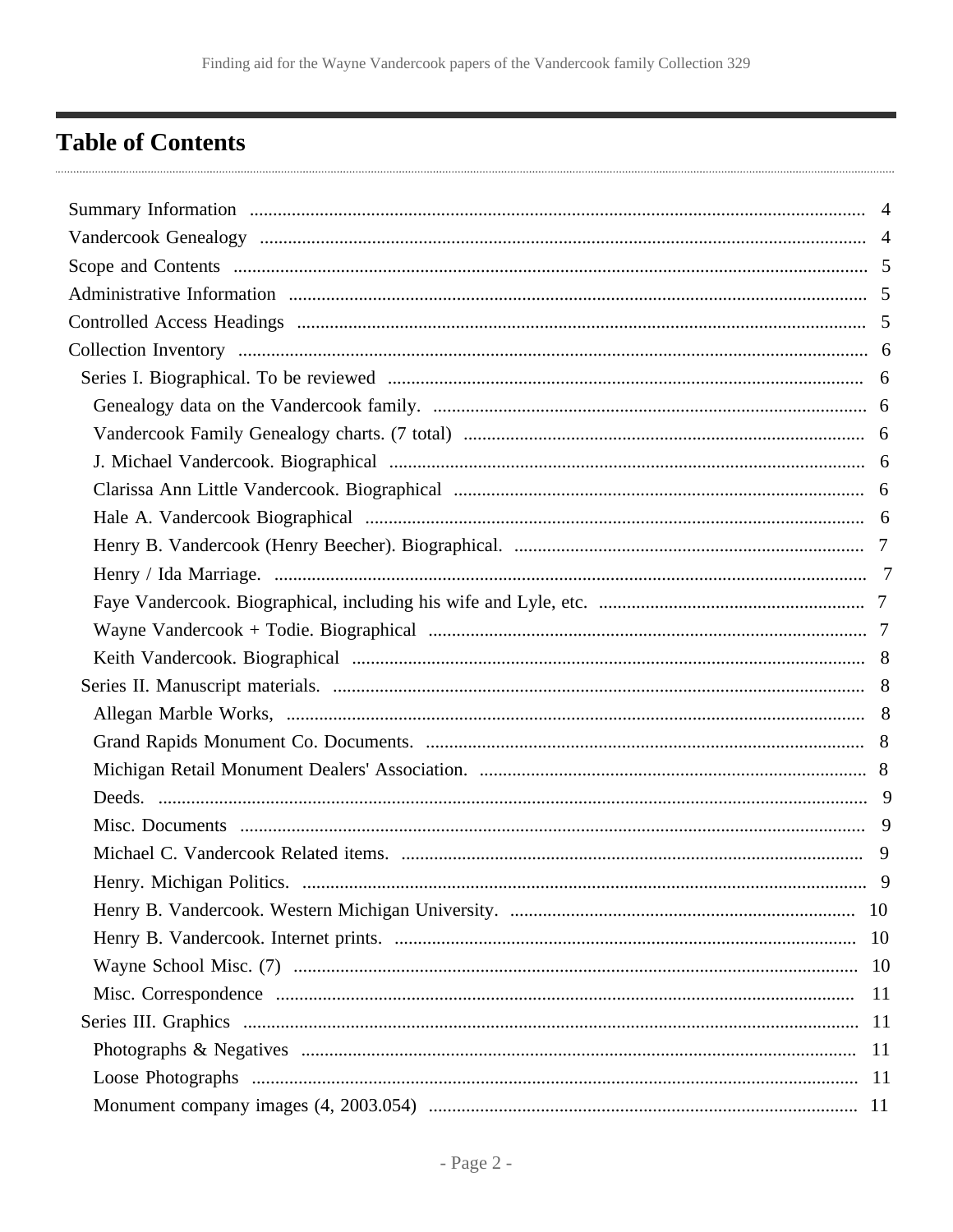| Misc. color snapshots, 1967-1971, showing homes on Griggs, and key family members.  14 |  |
|----------------------------------------------------------------------------------------|--|
|                                                                                        |  |
|                                                                                        |  |
|                                                                                        |  |
|                                                                                        |  |
|                                                                                        |  |
|                                                                                        |  |
|                                                                                        |  |
|                                                                                        |  |
|                                                                                        |  |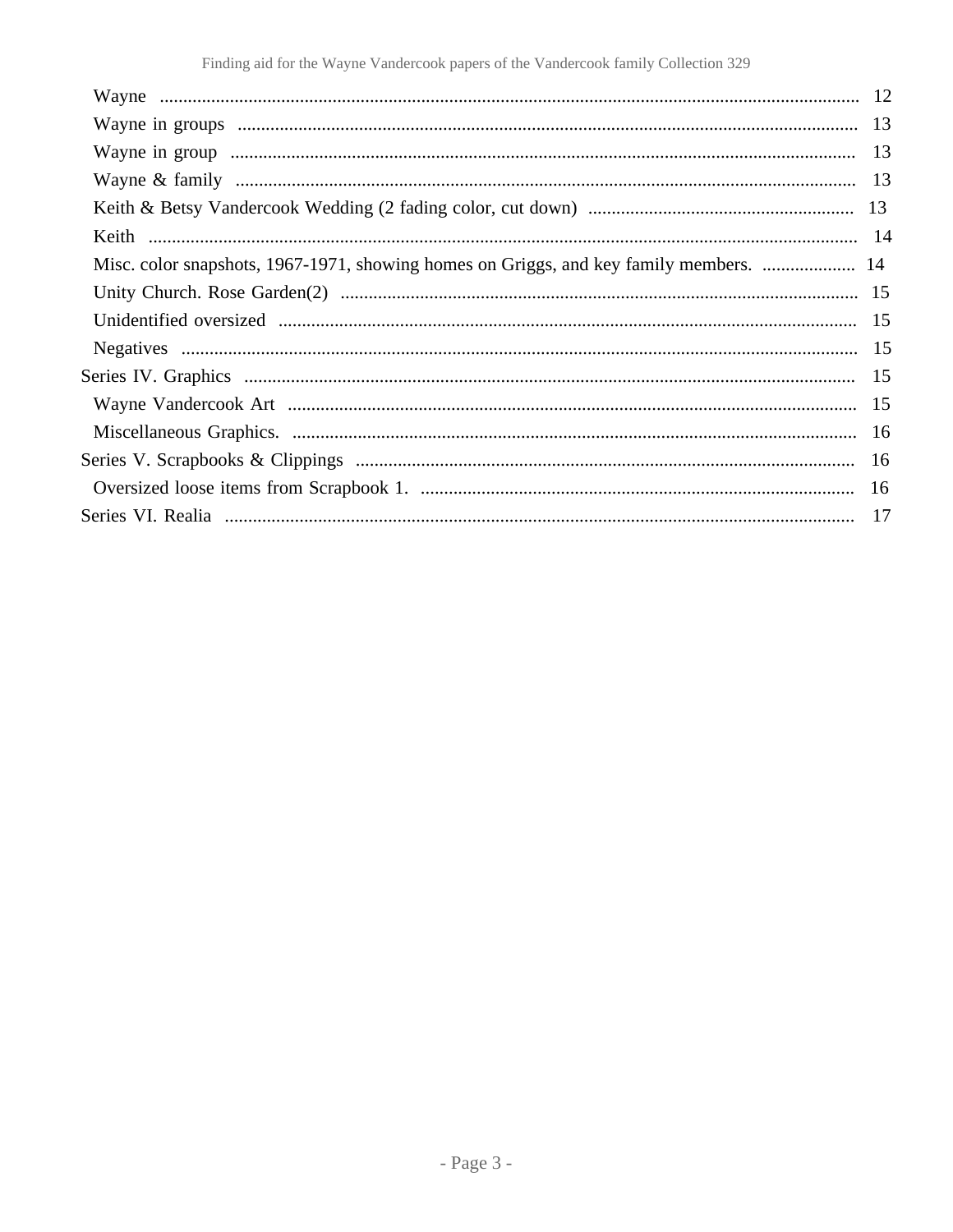# <span id="page-3-0"></span>**Summary Information**

| <b>Repository:</b><br><b>Title:</b>                             | Grand Rapids Public Library, Grand Rapids History and Special<br><b>Collections Department</b><br>Wayne Vandercook papers of the Vandercook family                                                                                                                                                                                                                                                                                                                                                                                                                                                                                                                                                                                                                                                                                                   |  |
|-----------------------------------------------------------------|------------------------------------------------------------------------------------------------------------------------------------------------------------------------------------------------------------------------------------------------------------------------------------------------------------------------------------------------------------------------------------------------------------------------------------------------------------------------------------------------------------------------------------------------------------------------------------------------------------------------------------------------------------------------------------------------------------------------------------------------------------------------------------------------------------------------------------------------------|--|
| ID:                                                             | Collection 329                                                                                                                                                                                                                                                                                                                                                                                                                                                                                                                                                                                                                                                                                                                                                                                                                                       |  |
| <b>ID</b> [Archivists<br><b>Toolkit</b><br>Database::RESOURCE]: | 335                                                                                                                                                                                                                                                                                                                                                                                                                                                                                                                                                                                                                                                                                                                                                                                                                                                  |  |
| Date:                                                           | no date                                                                                                                                                                                                                                                                                                                                                                                                                                                                                                                                                                                                                                                                                                                                                                                                                                              |  |
| <b>Physical Description:</b>                                    | 6.3 Linear Feet 16 boxes                                                                                                                                                                                                                                                                                                                                                                                                                                                                                                                                                                                                                                                                                                                                                                                                                             |  |
| Language of the<br><b>Material:</b>                             | English                                                                                                                                                                                                                                                                                                                                                                                                                                                                                                                                                                                                                                                                                                                                                                                                                                              |  |
| Abstract:                                                       | Wayne Vandercook (d. 1995) was an artist in Grand Rapids, Michigan.<br>His papers include some evidence of his art and also reflect his interest<br>in other artists. In addition, his papers include material relating to five<br>generations of the Vandercook family. The family members include<br>Henry B. Vandercook, a Michigan State Senator who is credited as<br>the father of Western Michigan University. The material related to<br>Henry is limited and primarily related to his family and business. Also<br>included is some information on the family business, the Grand Rapids<br>Monument Co., and scrapbooks relating to Henry's brother, Michael,<br>a poet, singer and songwriter who traveled the country from his<br>Allegan County home. The collection includes documents, scrapbooks,<br>correspondence and photographs. |  |

**^** [Return to Table of Contents](#page-1-0)

# <span id="page-3-1"></span>**Vandercook Genealogy**

Henry B. (8/3/1861-5/11/1942) / Ida L. Jamieson (xxxx-1/8/1934) -Faye (1/22/1881) / Katherine Lewis (m. Aug. 28, 1904) -Lutie A. -Boyd -Thelma -Don -Laureen C.

Faye / -Lyle H. (5/18/1912) / Bernece Bulkley -Ruth David (9/11/1918) / Jack David [Faye died in her home in Portland, Oregon] -Lillian Mae (11/21/1910)? -Wayne Lewis Vandercook (8/9/1905) / Mildred G. (Todie) -Keith Dean (8/19/1932) / -Suzin (Dave Claver) -Lisa (Kurt Elliot) -Daniel Vandercook.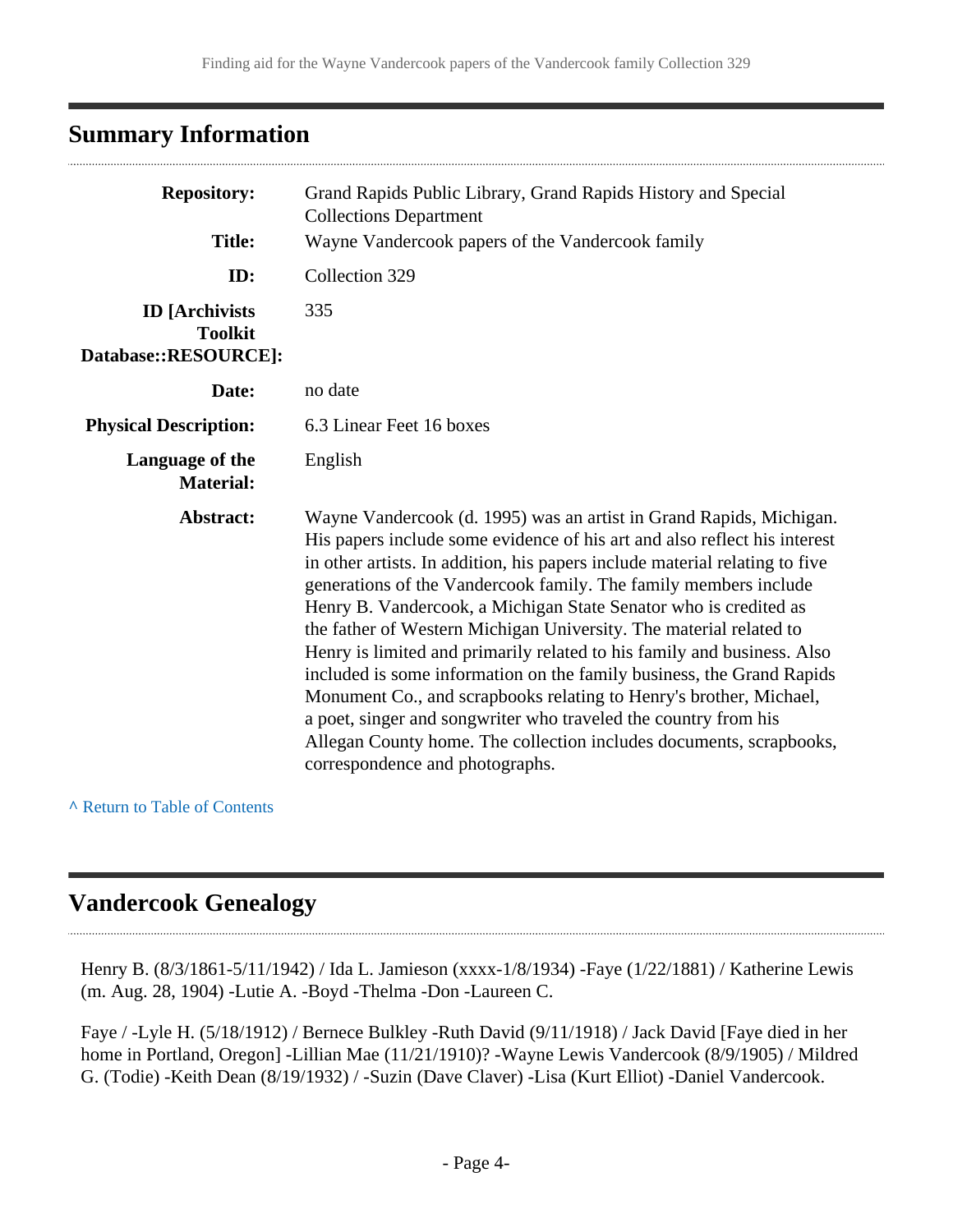#### **^** [Return to Table of Contents](#page-1-0)

### <span id="page-4-0"></span>**Scope and Contents**

The Wayne Vandercook collection includes documents from several generations of the family, which were prized and collected by Wayne. With his death, it appears the collection went to his son for a while. However, with the son's death, it was discarded in the trash, where it was discovered by an antique dealer who subsequently brought it to the Archives.

**^** [Return to Table of Contents](#page-1-0)

# <span id="page-4-1"></span>**Administrative Information**

#### **Publication Statement**

Grand Rapids Public Library, Grand Rapids History and Special Collections Department

111 Library Street NE Grand Rapids, Michigan 49503 [localhis@grpl.org](mailto:localhis@grpl.org) URL:<http://www.grpl.org>

#### **Immediate Source of Acquisition**

Michael J. Cronk, accession numbers 2003.054, 2003.092.

**^** [Return to Table of Contents](#page-1-0)

# <span id="page-4-2"></span>**Controlled Access Headings**

- Grand Rapids (Mich.) -- History
- family papers
- Artists -- Michigan -- Grand Rapids -- Biography
- Vandercook, Wayne L
- Vandercook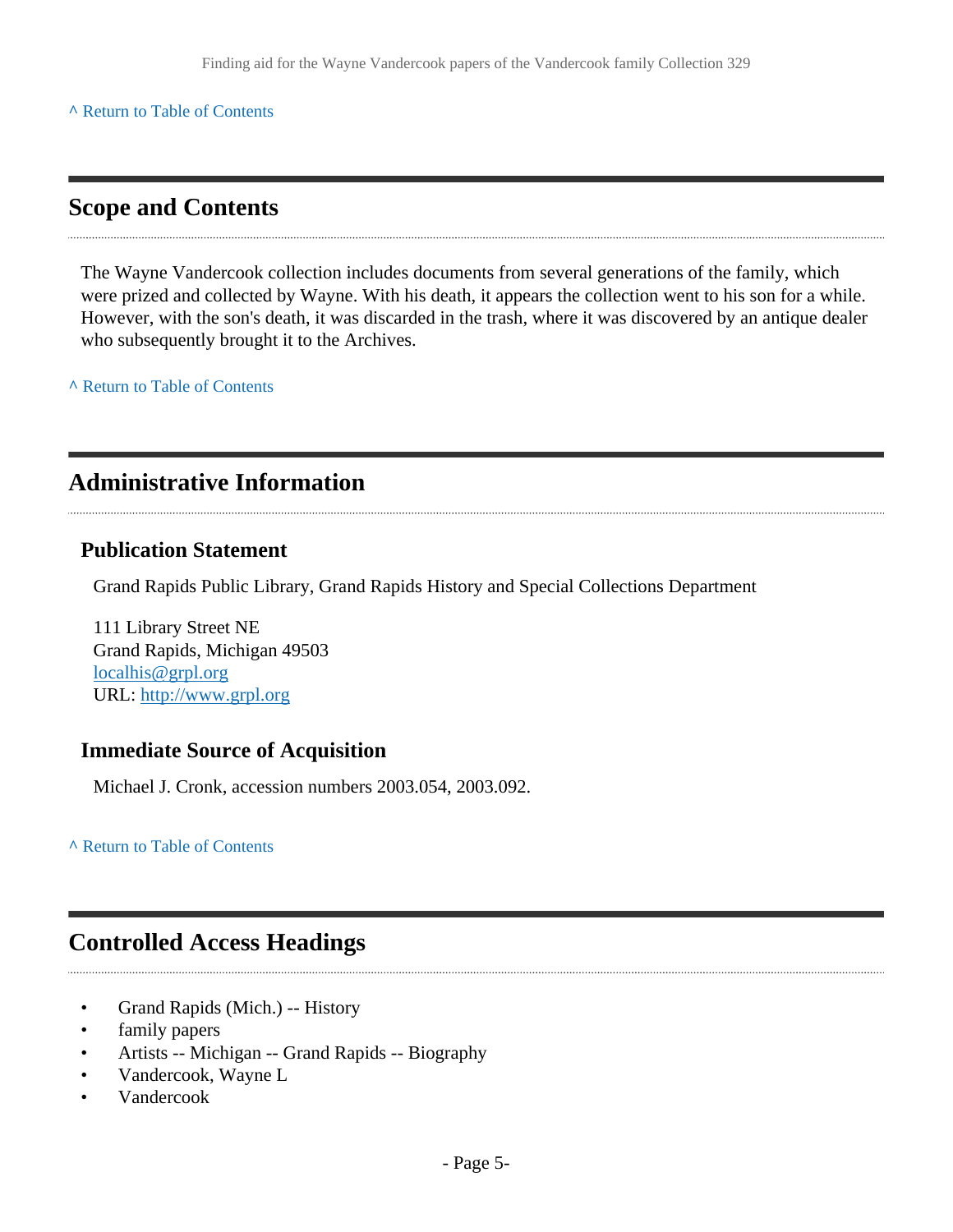• Vandercook, Henry B

# <span id="page-5-0"></span>**Collection Inventory**

### <span id="page-5-1"></span>**Series I. Biographical. To be reviewed**

### <span id="page-5-2"></span>**Genealogy data on the Vandercook family.**

| <b>Title/Description</b>                                                                                                                                         | <b>Instances</b> |
|------------------------------------------------------------------------------------------------------------------------------------------------------------------|------------------|
| Bible genealogy. Photocopies.                                                                                                                                    | Box 1            |
| [Bible genealogy] original extracted sheets, beginning with<br>Births. Michael Vandercook Ontario N.Y., 4/27/1822. [Father of<br>Michael C. and Henry B., et all | Box 1            |

### <span id="page-5-3"></span>**Vandercook Family Genealogy charts. (7 total)**

| <b>Title/Description</b>                                                                      | <b>Instances</b> |            |
|-----------------------------------------------------------------------------------------------|------------------|------------|
| Oversized folded blueprints No. $62$ . Sept. 24, 1914, $+$ no. 72, 74,<br>76 (4)              | <b>Box 16</b>    | Folder OVE |
| The Mary Earl Branch of the VanderCook's. Blueprint.                                          | <b>Box 16</b>    | Folder OVE |
| Family Tree charted on a tree illustration. (2, 1 blueprint and 1<br>blueline print) 2003.092 | <b>Box 16</b>    | Folder OVE |

# <span id="page-5-4"></span>**J. Michael Vandercook. Biographical**

| <b>Title/Description</b>                                               | <b>Instances</b> |
|------------------------------------------------------------------------|------------------|
| 1 Misc. page from a scrapbook. Page is dated Jan. 5, 1882.<br>2003.092 | Box 1            |

#### <span id="page-5-5"></span>**Clarissa Ann Little Vandercook. Biographical**

| <b>Title/Description</b>                                                                                                                                           | <b>Instances</b> |
|--------------------------------------------------------------------------------------------------------------------------------------------------------------------|------------------|
| Clipping. "A Centruy Old, Edward Littell of Marcellus<br>Township reaches his 100th birthday, Apr. 16, 1890". Clarissa is<br>his daughter by second wife. 2003.092 | Box 1            |
| Biographical Sketch of M.C. Vandercook / by Hudson Tuttle.<br>From: [a Chicago newspaper] July 10, 1880.                                                           | Box 14           |
|                                                                                                                                                                    |                  |

# <span id="page-5-6"></span>**Hale A. Vandercook Biographical**

| <b>Title/Description</b>                              | <i><u><b>Instances</b></u></i> |
|-------------------------------------------------------|--------------------------------|
| Clipping. GR Press. Obit. Oct. 17, 1949. "Death Takes | Box 1                          |
| Musician. 85" 2003.092                                |                                |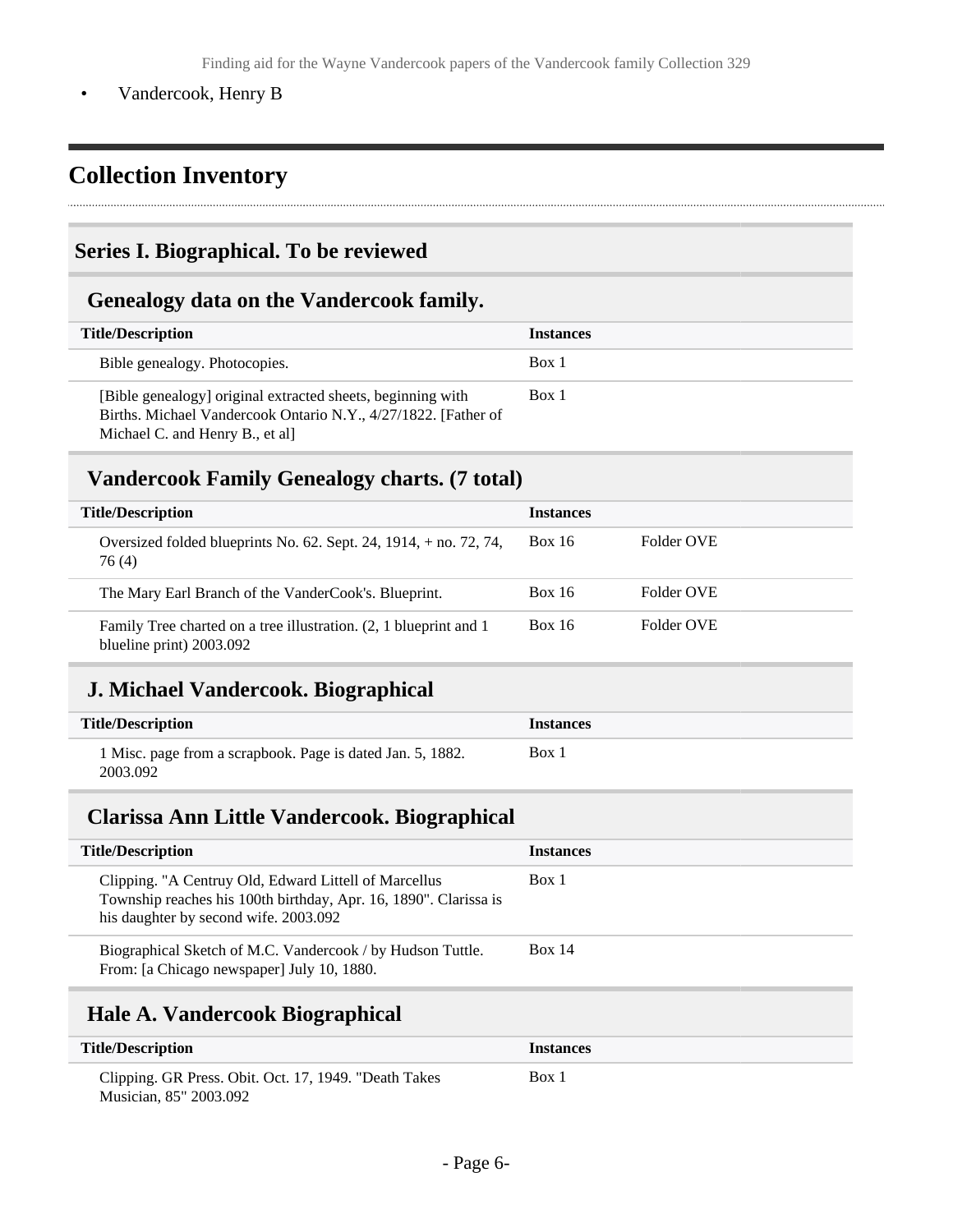| Clipping. GR Herald. Obit. Oct. 17, 1949. "Noted Musician,<br>School Founder, Dies in Allegan.                          | Box 1 |
|-------------------------------------------------------------------------------------------------------------------------|-------|
| Clipping. "Music Students Here to Play for Founder" / Ann<br>Ferris. RE VanderCook School of Music in Chicago. 2003.092 | Box 1 |

# <span id="page-6-0"></span>**Henry B. Vandercook (Henry Beecher). Biographical.**

| <b>Title/Description</b>                                                     | <b>Instances</b> |
|------------------------------------------------------------------------------|------------------|
| Village of Allegan. Fireman's Certificate. Aug. 3, 1880- to June<br>13.1889. | Box 1            |
| Clipping. "Tribute for Tribute" RE Mrs. Piggott. N.d. 2003.092.              | Box 1            |

# <span id="page-6-1"></span>**Henry / Ida Marriage.**

| <b>Title/Description</b>                                                                                        | <b>Instances</b> |
|-----------------------------------------------------------------------------------------------------------------|------------------|
| Marriage certificate. Apr. 5, 1880, Allegan, Mi.                                                                | Box 1            |
| 25th Wedding Anniversary, 1880-1905, Announcement, with<br>reproduction of Home at 147 Worden St. on the front. | Box 1            |
| Clipping. GR Herald, Apr. 6, 1905. RE the Anniversary<br>celebration. 2003.0092                                 | Box 1            |
| Ida Holton. Allegan Public School Attendance Certificates. 1874                                                 | Box 1            |
| Ida Holton. Allegan Public School Attendance Certificates. 1875                                                 | Box 1            |
| Lutie Agnes Vandercook. Biographical.                                                                           | Box 1            |
| GR Post Clipping. Arthur-Vandercook marriage. Lutie to<br>Edward Arthur. Photocopy (2)                          | Box 1            |
| Wedding invitation. Married to Richard Hazen Deardurff.,<br>$9/10/1923$ . Photocopy. $(2)$                      | Box 1            |
| Photo by Dyer. Photocopy (2)                                                                                    | Box 1            |

# <span id="page-6-2"></span>**Faye Vandercook. Biographical, including his wife and Lyle, etc.**

| <b>Title/Description</b>                                                                                                                                                                                                                                                                                                           | <b>Instances</b> |
|------------------------------------------------------------------------------------------------------------------------------------------------------------------------------------------------------------------------------------------------------------------------------------------------------------------------------------|------------------|
| "Large Attendance at Michigan Meeting" Granite Marble $\&$<br>Bronze. RE the 16th Annual Convention of the Michigan Retail<br>Monument Dealers Assocation, now known as the Michigan<br>memorial craftsmen. Faye Vandercook pictured pg. 40, as Re-<br>elected President.                                                          | Box 1            |
| Clipping. "Loyalty Square' named in formal program".<br>2003.092.                                                                                                                                                                                                                                                                  | Box 1            |
| Clipping. Obit. "Faye Vandercook rites here Friday".                                                                                                                                                                                                                                                                               | Box 1            |
| $\mathbf{W}$ $\mathbf{V}$ $\mathbf{V}$ $\mathbf{V}$ $\mathbf{V}$ $\mathbf{V}$ $\mathbf{V}$ $\mathbf{V}$ $\mathbf{V}$ $\mathbf{V}$ $\mathbf{V}$ $\mathbf{V}$ $\mathbf{V}$ $\mathbf{V}$ $\mathbf{V}$ $\mathbf{V}$ $\mathbf{V}$ $\mathbf{V}$ $\mathbf{V}$ $\mathbf{V}$ $\mathbf{V}$ $\mathbf{V}$ $\mathbf{V}$ $\mathbf{V}$ $\mathbf{$ |                  |

# <span id="page-6-3"></span>**Wayne Vandercook + Todie. Biographical**

**Title/Description Instances**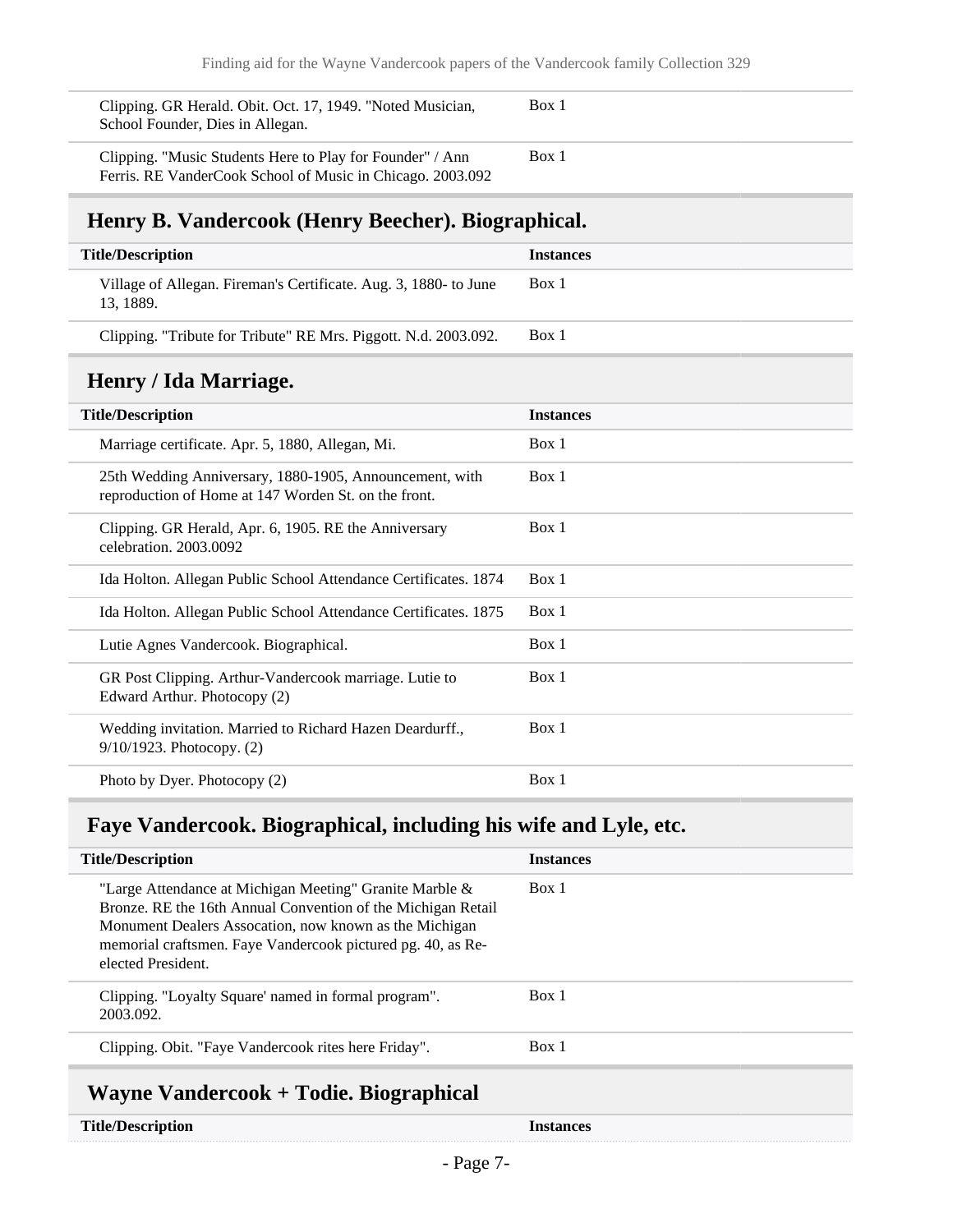| Obit. bookmark.                                                                                          | Box 1 |
|----------------------------------------------------------------------------------------------------------|-------|
| Zaagman Memorial Chapel memory book for Wayne's funeral,<br>and interment at Woodlawn Cemetery           | Box 1 |
| Wedding announcement clipping. GR Herald. "Miss Mildred"<br>Botts to be honor guest at several parties". | Box 1 |
| Birth announcement clipping. Son, at Butterworth. [Living on<br>Nelson St. at the time.]                 | Box 1 |

# <span id="page-7-0"></span>**Keith Vandercook. Biographical**

| <b>Title/Description</b>                                                                                     | <b>Instances</b> |          |  |
|--------------------------------------------------------------------------------------------------------------|------------------|----------|--|
| Western Michigan College, 1955. Graduation program.                                                          | Box 1            | Folder 1 |  |
| Clipping. "Local Girl Heads Women at WMC" RE Keith elected<br>to Western Michigan College Men's Union Board. | Box 1            | Folder 1 |  |

#### **^** [Return to Table of Contents](#page-1-0)

#### <span id="page-7-1"></span>**Series II. Manuscript materials.**

### <span id="page-7-2"></span>**Allegan Marble Works,**

| <b>Title/Description</b>                                                                                                                                                                                                                                                                | <b>Instances</b> |
|-----------------------------------------------------------------------------------------------------------------------------------------------------------------------------------------------------------------------------------------------------------------------------------------|------------------|
| Flyer. Dark blue with gold & black lettering. "The Allegan<br>Marble Works, 1868-1885. Near the covered bridge, across the<br>river.  H.B. Vandercook, prop. Photo. No. 23 [monument]<br>Stamped on verso for Allegan Marble Works  J. Adams &<br>Sons, Monuments  Fair Haven, Vermont. | Box 1            |
| Clipping. Photocopy. Advertisement. "Vandercook! For 1885,<br>means Artistic Work!                                                                                                                                                                                                      | Box 1            |
| Flyer. Mimeo with illustrations of building. "Allegan Granite"<br>and Marble Works", H.B. Vandercook, Propr. J.H. Krumbein,<br>illustrator of the images. At bottom: Allegan Gazette, 1889.                                                                                             | Box 1            |

# <span id="page-7-3"></span>**Grand Rapids Monument Co. Documents.**

| <b>Title/Description</b>                                                                                                                                                                                                                               | <b>Instances</b> |
|--------------------------------------------------------------------------------------------------------------------------------------------------------------------------------------------------------------------------------------------------------|------------------|
| Draft typescript, perhaps for a newspaper article. 2 sheets.                                                                                                                                                                                           | Box 1            |
| Grand Rapids Monument Co. letterhead with illustrations on<br>the back. Letterhead has "Faye Vanderbook" top left, "Wayne<br>L. Vandercook" top right. "George A. James" center. 59 Years<br>Continuous Service. 1254 S. Division Ave., GR. (2 sheets) | Box 1            |

# <span id="page-7-4"></span>**Michigan Retail Monument Dealers' Association.**

| <b>Title/Description</b> | Instances |
|--------------------------|-----------|
|                          |           |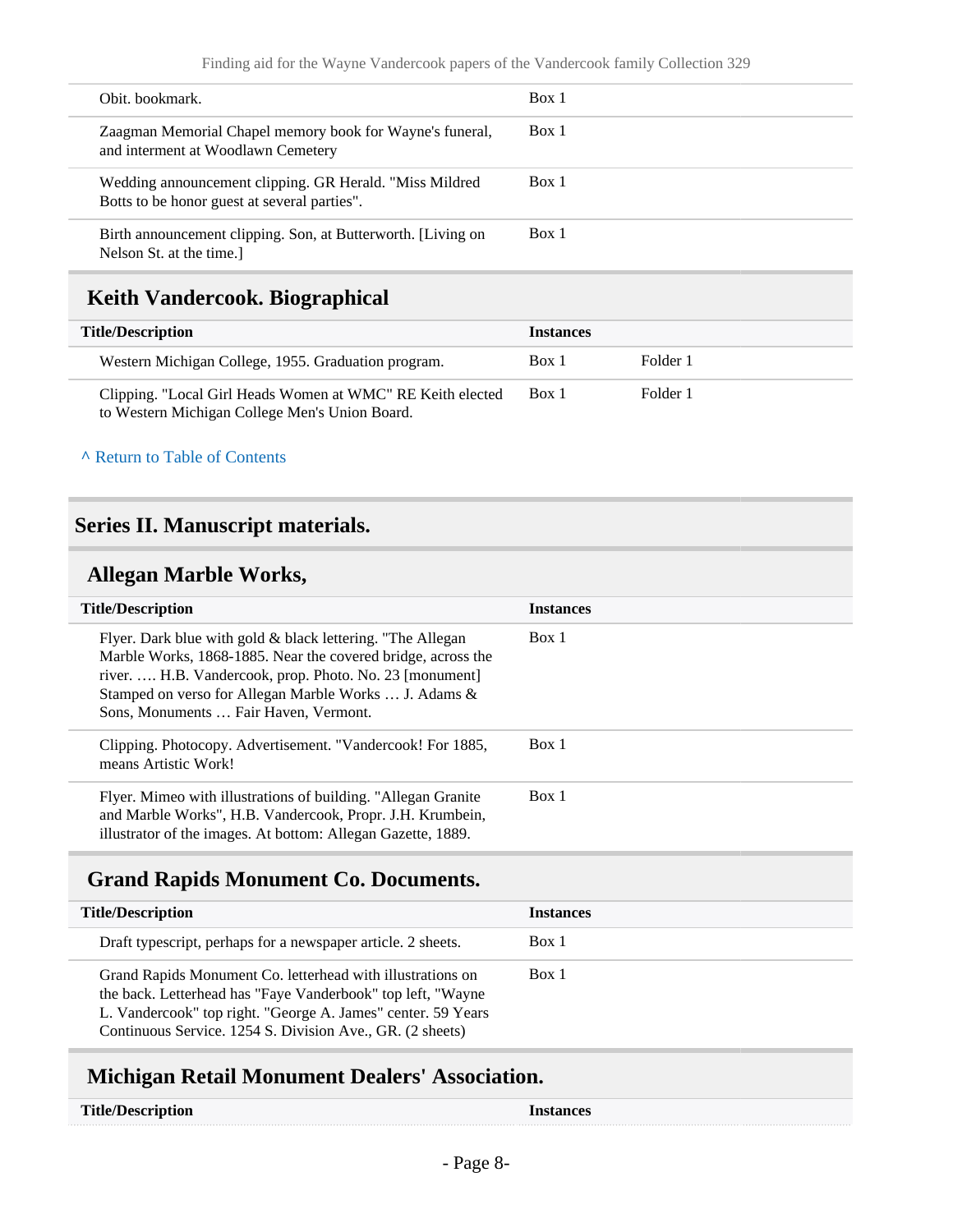<span id="page-8-0"></span>Letterhead stationery, listing Henry B. Vandercook as President, plus other officers. Box 1 Two Quarry Scene postcards from Wetmore & Morse Granite co, Barre, Vt. Box 1 **Deeds. Title/Description Instances** "Original Commission of Simon Vandercook in possession of John D. Vandercook". Portion of a printed document from an unidentified source. 2003.092 Box 1 Warranty Deed. Michael Cass Vandercook to M. Vandercook & Clarissa Ann Vandercook. Marcellus Township, Cass County. Jan. 26, 1874. Box 1 **Misc. Documents Title/Description Instances** State of Michigan. Auditor General's Office. Sept. 16, 1864. Memo. Perhaps RE land taxes. Box 1

<span id="page-8-1"></span>Phrenological Chart and character of "Mr.VanderCook" By I.S. Palmer" Box 12

#### <span id="page-8-2"></span>**Michael C. Vandercook Related items.**

| <b>Title/Description</b>                                   | <b>Instances</b> |         |
|------------------------------------------------------------|------------------|---------|
| Roll on Kalamazoo / words and music by M.C. Vandercook;    | <b>Box</b>       | Folder  |
| Ned Straight, 1877? [Sheet music, torn, no cover. 2003.092 | Unknown          | Unknown |

### <span id="page-8-3"></span>**Henry. Michigan Politics.**

| <b>Title/Description</b>                                                                                                                                                       | <b>Instances</b> |
|--------------------------------------------------------------------------------------------------------------------------------------------------------------------------------|------------------|
| Campaign card with his image. "State Representative. Candidate<br>for Re-election"                                                                                             | Box 1            |
| Campaign card with same image as above. "Republican"<br>Candidate, State Senator.                                                                                              | Box 1            |
| General Mimeo letter, Oct. 30, 1902. soliciting support for<br>reelection to legislature. Resident of 11th Ward.                                                               | Box 1            |
| $\frac{1}{2}$ sheet memo, Aug. 13, 1904. Seeking support for his<br>candidacy for State Senator. (2, one from each accession)                                                  | Box 1            |
| Grand Rapids Times clipping, Aug. 13, 1904. "Hon. H.B.<br>Vandercook: an excellent candidate for State Senator to succeed<br>David E. Burns. His image, article is incomplete. | Box 1            |
| [1902] Endorsements from newspapers, reprinted.(1)                                                                                                                             | Box 1            |
| [1904] Indorsements from newspapers, reprinted. $(1 + 4$ on<br>newsprint)                                                                                                      | Box 1            |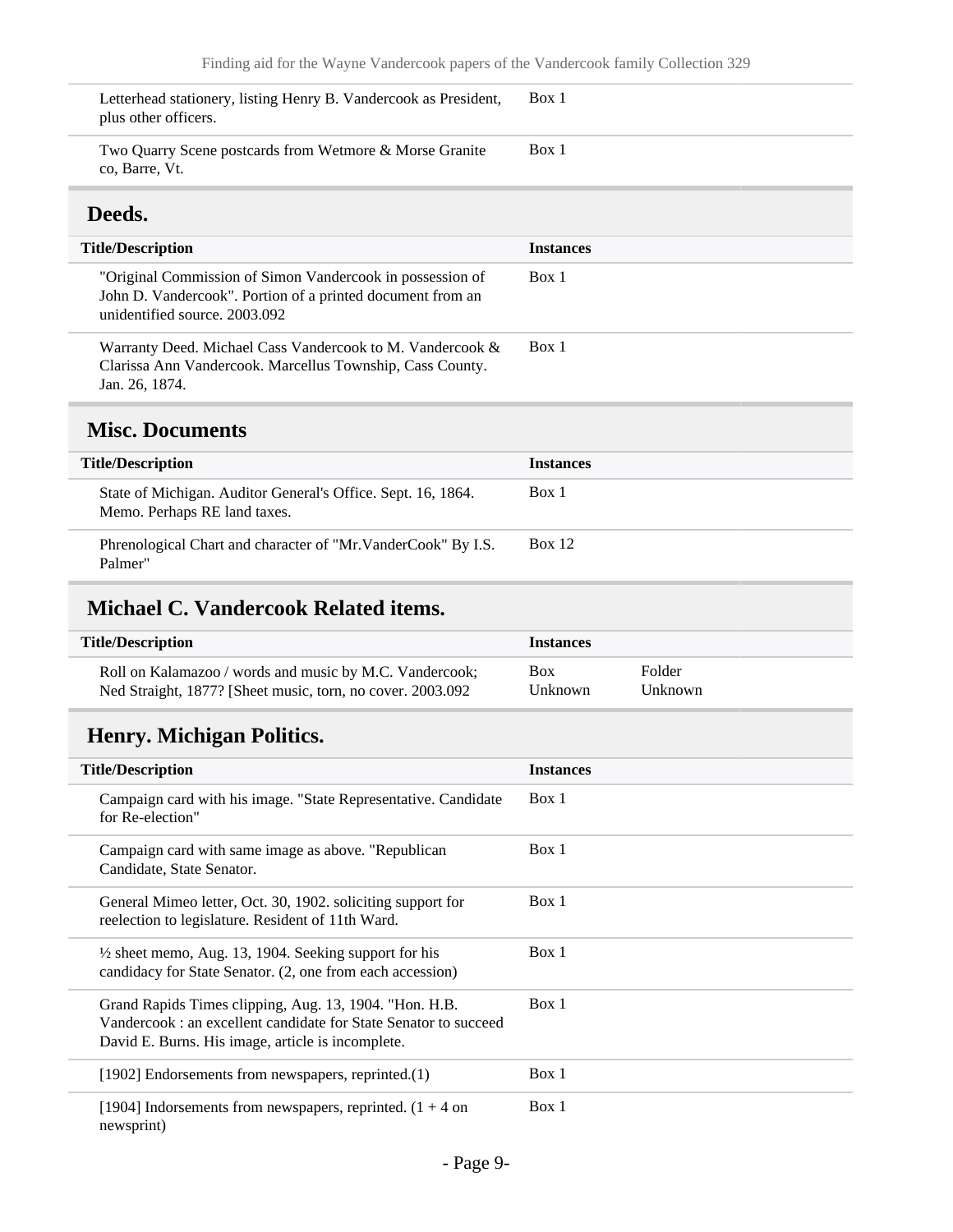| Official stationery.                                                                                                                                                                              | Box 1 |
|---------------------------------------------------------------------------------------------------------------------------------------------------------------------------------------------------|-------|
| Michigan, House of Representations, memo sheet, with<br>engraving of the capitol. 1899.                                                                                                           | Box 1 |
| Michigan, House of Representatives. First Kent District.<br>Committee: City Corporations, Supplies and Expenditures,<br>Ways and Means. Writing paper (2, one is folded in an envelop,<br>unused) | Box 1 |
| His card. Henry B. Vandercook, Republican Candidate for<br>the Nomination for State Senator. Under his image: State<br>Representative, 1901-2-3-4.                                                | Box 1 |

# <span id="page-9-0"></span>**Henry B. Vandercook. Western Michigan University.**

| <b>Title/Description</b>                                                                                                                                 | <b>Instances</b> |
|----------------------------------------------------------------------------------------------------------------------------------------------------------|------------------|
| Clipping. N.d. "Signed with Two Pens".                                                                                                                   | Box 1            |
| Letter. To Henry from D.B. Waldo, President of Western State<br>Teachers College, June 19, 1934, RE his historical support for<br>the College. 2003.092. | Box 1            |

# <span id="page-9-1"></span>**Henry B. Vandercook. Internet prints.**

| <b>Title/Description</b>                                                                                                                                                                                                                                                                                                                                                                  | <b>Instances</b>      |                   |
|-------------------------------------------------------------------------------------------------------------------------------------------------------------------------------------------------------------------------------------------------------------------------------------------------------------------------------------------------------------------------------------------|-----------------------|-------------------|
| Wayne Vandercook, Razzing the Rapids, Golf related materials.                                                                                                                                                                                                                                                                                                                             | Box 1                 |                   |
| A couple of golfing score cards for Indian Trails Municipal Golf<br>Course [Wayne's golf course].                                                                                                                                                                                                                                                                                         | <b>Box</b><br>Unknown | Folder<br>Unknown |
| Certificate. Wayne Vandercook, signed by Ray Barnes. "Hole-<br>In-One-Club" Razzing the Rapids Page of the Sunday Herald.<br>2003.092                                                                                                                                                                                                                                                     | <b>Box</b><br>Unknown | Folder<br>Unknown |
| GR Herald. Sunday, Aug. 25, 1935. Magazine Section. "Razzing<br>the Rapids" by Ray Barnes on the back page has "Wayne L.<br>Vandercook" as a golfer $(2)$ + original mailing envelop from<br>the "Newspaper Engraving Company". The front has color<br>illustrations "Vignettes of Life / by J. Norman Lynd. C. 1935.<br>Appears to be syndicated, rather than local, but check. 2003.092 | <b>Box</b><br>Unknown | Folder<br>Unknown |
| c. 2 of the GR Herald magazine section stored as flat as<br>oversized. 2003.092                                                                                                                                                                                                                                                                                                           | Box 8                 |                   |

### <span id="page-9-2"></span>**Wayne School Misc. (7)**

| <b>Title/Description</b>                                                                                                                                                                     | <b>Instances</b>      |                   |
|----------------------------------------------------------------------------------------------------------------------------------------------------------------------------------------------|-----------------------|-------------------|
| Grand Rapids Savings Bank. School Savings Book.                                                                                                                                              | <b>Box</b><br>Unknown | Folder<br>Unknown |
| Very little use. Of greater interest for the information on the<br>Officers and Directors of the bank, including William Alden<br>Smith, President; Chas. W. Garfield, Chairman of the Board | <b>Box</b><br>Unknown | Folder<br>Unknown |

Wayne. Keuffel & Esser Co. Drawing Materials.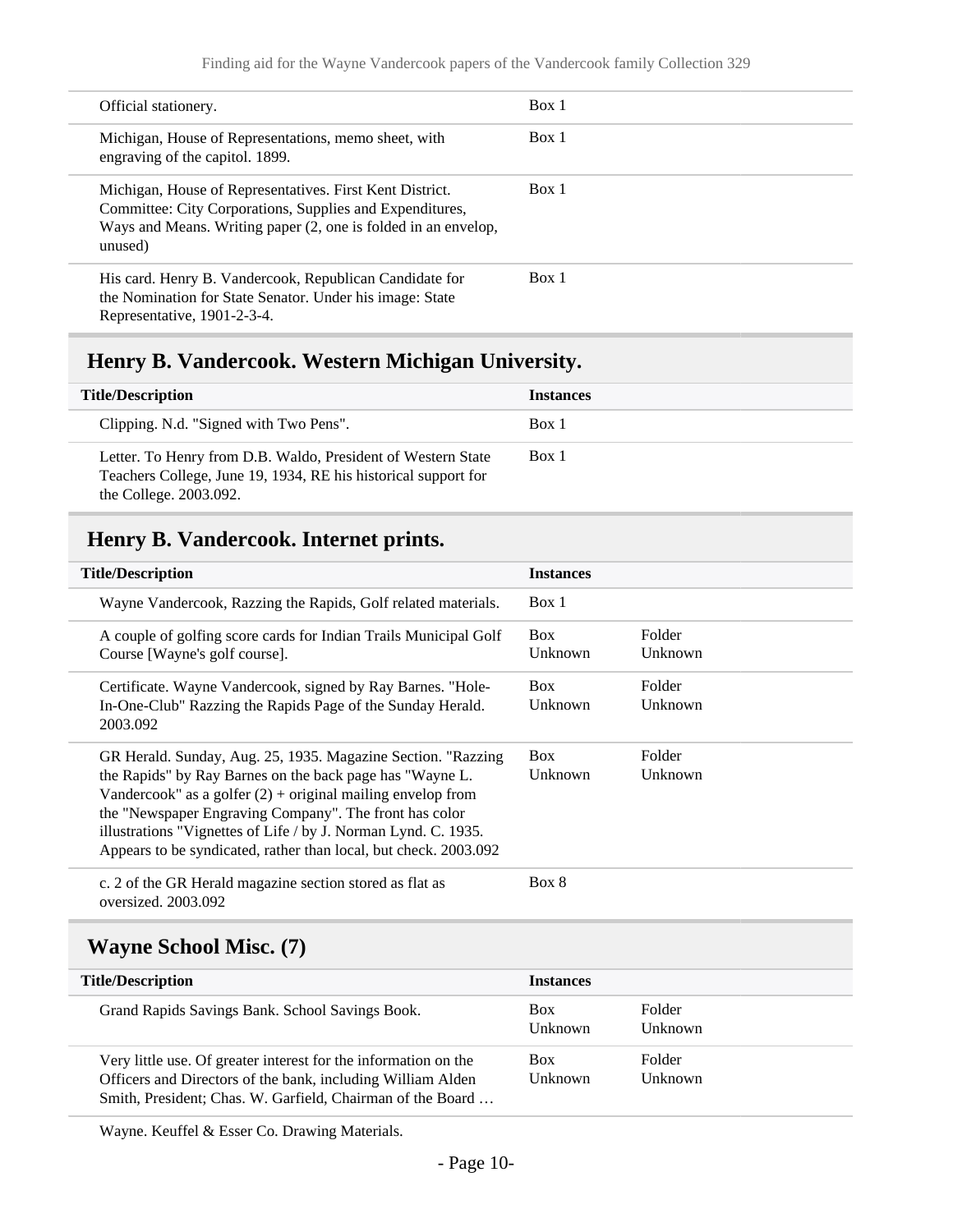|                                                                                                                                                   | <b>Box</b><br>Unknown | Folder<br>Unknown |
|---------------------------------------------------------------------------------------------------------------------------------------------------|-----------------------|-------------------|
| Photocopy of envelop (envelop discarded)                                                                                                          | <b>Box</b><br>Unknown | Folder<br>Unknown |
| 20 sheets of design or engineering graphics type drawings, and<br>lettering models /practice sheets. Wayne Vandercook's name on<br>most. 2003.092 | <b>Box</b><br>Unknown | Folder<br>Unknown |

#### <span id="page-10-0"></span>**Misc. Correspondence**

| <b>Title/Description</b> | <b>Instances</b> |
|--------------------------|------------------|
| Postcard                 | Box 2            |

#### **^** [Return to Table of Contents](#page-1-0)

# <span id="page-10-1"></span>**Series III. Graphics**

# <span id="page-10-2"></span>**Photographs & Negatives**

| <b>Title/Description</b>                                                                                 | <b>Instances</b> |
|----------------------------------------------------------------------------------------------------------|------------------|
| Photo Album #1 "Art Album"--cover, with metal clasp. Most<br>images identified. Some items loose.        | Box 2            |
| Photo Album #2 "H.B. Vandercook  Photographs"—cover.<br>Poor condition.                                  | Box 2            |
| Photo Album #3 Gold embossed $\&$ raised figure of a pirate on<br>the cover. Most pages currently blank. | Box 13           |
| B/w family photos with no identifications. None recognized as<br>the Wayne Vandercook line, to date.     | Box 13           |
| $\mathbf{I}$ and $\mathbf{D}$ is the sum in $\mathbf{I}$                                                 |                  |

#### <span id="page-10-3"></span>**Loose Photographs**

| <b>Title/Description</b>                    | <b>Instances</b> |
|---------------------------------------------|------------------|
| Vandercook Hall(?), Oct. 19, 1940. 2003.092 | Box 3            |

# <span id="page-10-4"></span>**Monument company images (4, 2003.054)**

| <b>Title/Description</b>                                                                                                                                                               | <b>Instances</b> |
|----------------------------------------------------------------------------------------------------------------------------------------------------------------------------------------|------------------|
| Henry B. Vandercook using mallet on stone at right. Two boys,<br>one identified as Orson Calburn Huntley(?). Between 1878 and<br>1884.                                                 | Box 3            |
| Interior. Two men standing between monuments on display.<br>Sign on the door for the Grand Rapids Monument Co., Faye<br>Vandercook. 42 Zeno St. Faye is probably the man on the right. | $Box$ 3          |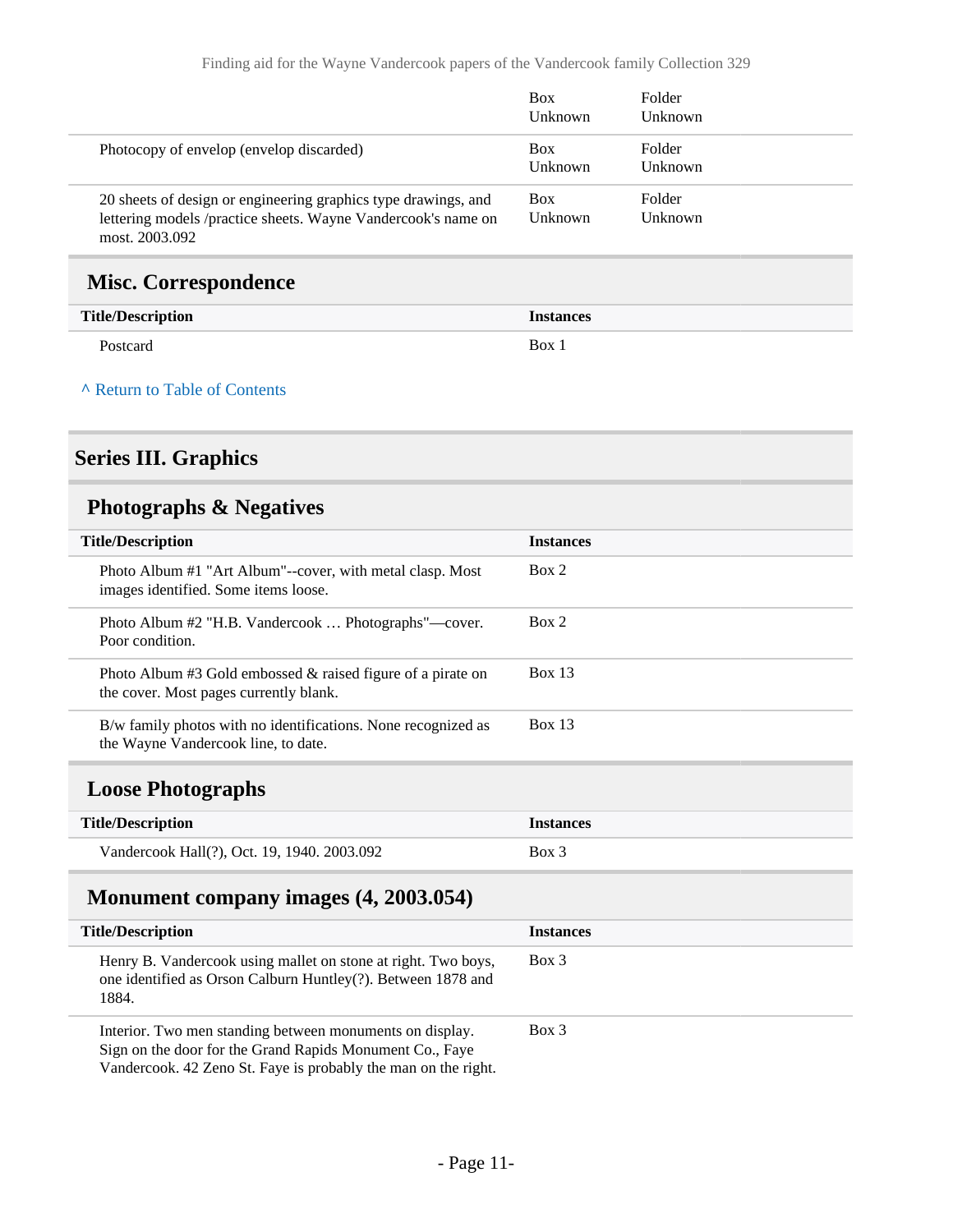<span id="page-11-0"></span>

| Interior. Monument display with flag hanging on the wall at<br>right. Appears to be the same building as above. Two items in<br>the foreground are standing planters.                                                                                                                                          | Box 3            |
|----------------------------------------------------------------------------------------------------------------------------------------------------------------------------------------------------------------------------------------------------------------------------------------------------------------|------------------|
| Interior. Faye Vandercook seated at desk. Hat & coat hanging<br>at the left near a picture, with a wall calendar in the foreground.<br>Linoleum(?) checkerboard floor tiles. A phone at the desk on<br>an extension stand. Various desks and records displayed. Two<br>windows at the right rear.              | Box 3            |
| Grand Rapids Monument Co., 1254                                                                                                                                                                                                                                                                                | <b>Box 14</b>    |
| Address numbers on door. Believe H.B. Vandercook is standing<br>in the doorway. Another man stands behind an auto at the right,<br>by the curb. Five men are in the stone yard at left, one near<br>another vehicle. Brick street. Houses or businesses behind the<br>building. "1919" on verso. Linen backed. |                  |
| Family                                                                                                                                                                                                                                                                                                         |                  |
| Littel Family. Log House Built in 1866-1867 at Marcellus,<br>Michigan by Michael Vandercook and his son M. Fillmore<br>Vandercook. Includes, L-R? Mary Littel, wife of John, with<br>child of Cara on her lap, John Littel, Helen, Cara, sister of<br>Chauncy, and Chauncey Littel.                            | $Box$ 3          |
| Holton Family ca. 1878 or 1879. Includes Mr. & Mrs. Holton,<br>Emma & Frank Holton, and Ida L. Jamieson (lived with Holtons<br>for 9 years). Ida became Mrs. Henry B. Vandercook, and was<br>referred to as a Holton on marriage certificate.                                                                  | Box 3            |
| Michael C. Vandercook (1 tintype)                                                                                                                                                                                                                                                                              | Box 3            |
| Henry B. Vandercook & Ida Laura Jamison Vandercook. (2)<br>Portrait photos by Porter of Allegan, Mi.                                                                                                                                                                                                           | Box 3            |
| Faye Seated with chair leaning against the wall, large cabinet<br>radio in the corner. 2003.054                                                                                                                                                                                                                | Box 3            |
| Faye Seated with chair leaning against the wall, large cabinet<br>radio in the corner. 2003.092                                                                                                                                                                                                                | Box 3            |
| Katharine Lewis nee Vandercook (wife of Faye, before their<br>marriage.                                                                                                                                                                                                                                        | Box 3            |
| Group photo of young women at the lake shore in bathing attire,<br>with a sign "Hale's Good Goods". Katharine is 6th from the left<br>on the front row. ca. 1900.                                                                                                                                              | Box 3            |
| Wayne                                                                                                                                                                                                                                                                                                          |                  |
| <b>Title/Description</b>                                                                                                                                                                                                                                                                                       | <b>Instances</b> |
| Young man, formal portrait photo in suit.                                                                                                                                                                                                                                                                      | Box 3            |
| Wayne, later views. (3?)                                                                                                                                                                                                                                                                                       | Box 3            |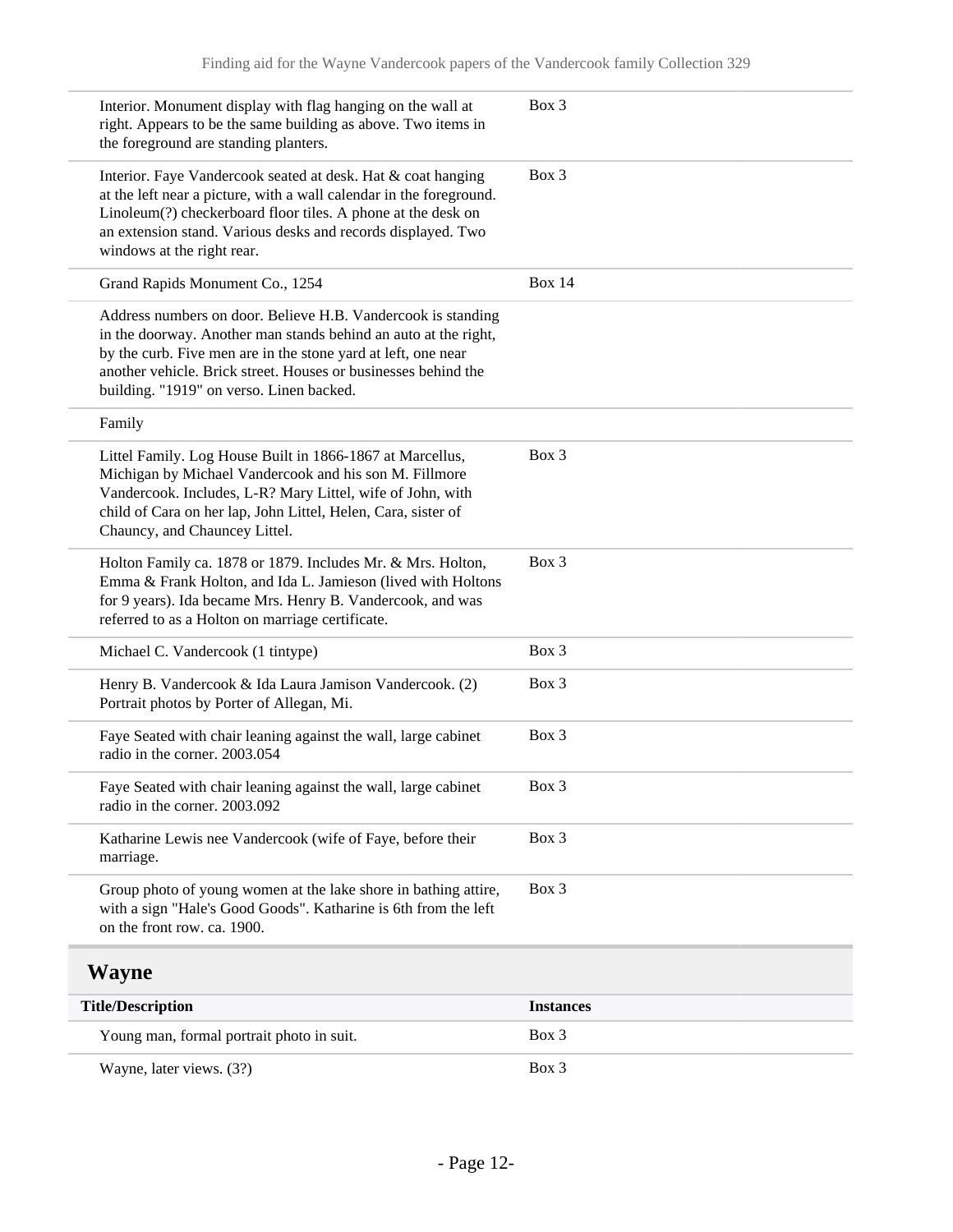<span id="page-12-1"></span><span id="page-12-0"></span>

| Older man in tan cap and plaid jacket fishing from a boat, with<br>a net near the camera, gray water and fog as background. Color.<br>N.d. | $Box$ 3               |                   |
|--------------------------------------------------------------------------------------------------------------------------------------------|-----------------------|-------------------|
| ? Estella Holmes and Wayne at doorway of Hungry Lion<br>Restaurant, 28th St.,                                                              | $Box$ 3               |                   |
| Wayne oversized.                                                                                                                           | $Box$ 3               |                   |
| Wayne, F.C. Noble portrait, high school era?                                                                                               | <b>Box 14</b>         |                   |
| <b>Wayne in groups</b>                                                                                                                     |                       |                   |
| <b>Title/Description</b>                                                                                                                   | <b>Instances</b>      |                   |
| Robinson Studio photo. Interior, group at banquet table,<br>unidentified.                                                                  | <b>Box</b><br>Unknown | Folder<br>Unknown |
| <b>Wayne in group</b>                                                                                                                      |                       |                   |
| <b>Title/Description</b>                                                                                                                   | <b>Instances</b>      |                   |
| Unidentified group of men, with Wayne second from right on<br>second row. 2003.092. Photocopy only.                                        | <b>Box 14</b>         |                   |
| Wayne & Todie (Mildred) possible wedding era photo. (1)                                                                                    | Box 3                 |                   |
| <b>Wayne &amp; family</b>                                                                                                                  |                       |                   |
| <b>Title/Description</b>                                                                                                                   | <b>Instances</b>      |                   |
| #43, June 1943. Todie?, Katharine?, Keith?, Faye?, Wayne.<br>Exterior, b/w "5052"                                                          | $Box$ 3               |                   |
| Exterior, b/w. Grandma (Katharine), Keith, Todie, Wayne                                                                                    | Box 3                 |                   |
| Interior, Wayne, Todie, Keith                                                                                                              | Box 3                 |                   |
| Interior, Todie, Katherine, McNeals ?, ?, ?, Keith.                                                                                        | Box 3                 |                   |
| July 5, 1954. (3 fading color)                                                                                                             | Box 3                 |                   |
| Wayne & Todie standing by Cadillac, with a view of the<br>streetscape                                                                      | Box<br>Unknown        | Folder<br>Unknown |
| Interior. Family at dining table, Thanksgiving. Todie, Charlotte?<br>McNeal, Wayne, Keith, Maura? McNeal.                                  | Box<br>Unknown        | Folder<br>Unknown |
| Interior. Family at dining table, Thanksgiving. Wayne carving<br>the turkey, with Todie holding the plate. McNeals?                        | <b>Box</b><br>Unknown | Folder<br>Unknown |

# <span id="page-12-3"></span><span id="page-12-2"></span>**Keith & Betsy Vandercook Wedding (2 fading color, cut down)**

| <b>Title/Description</b>   | <b>Instances</b>      |                   |
|----------------------------|-----------------------|-------------------|
| Wayne, Betsy, Keith, Todie | <b>Box</b><br>Unknown | Folder<br>Unknown |

2 unknowns, Betsy, Keith, Todie, Wayne, Katharine?, Unknown.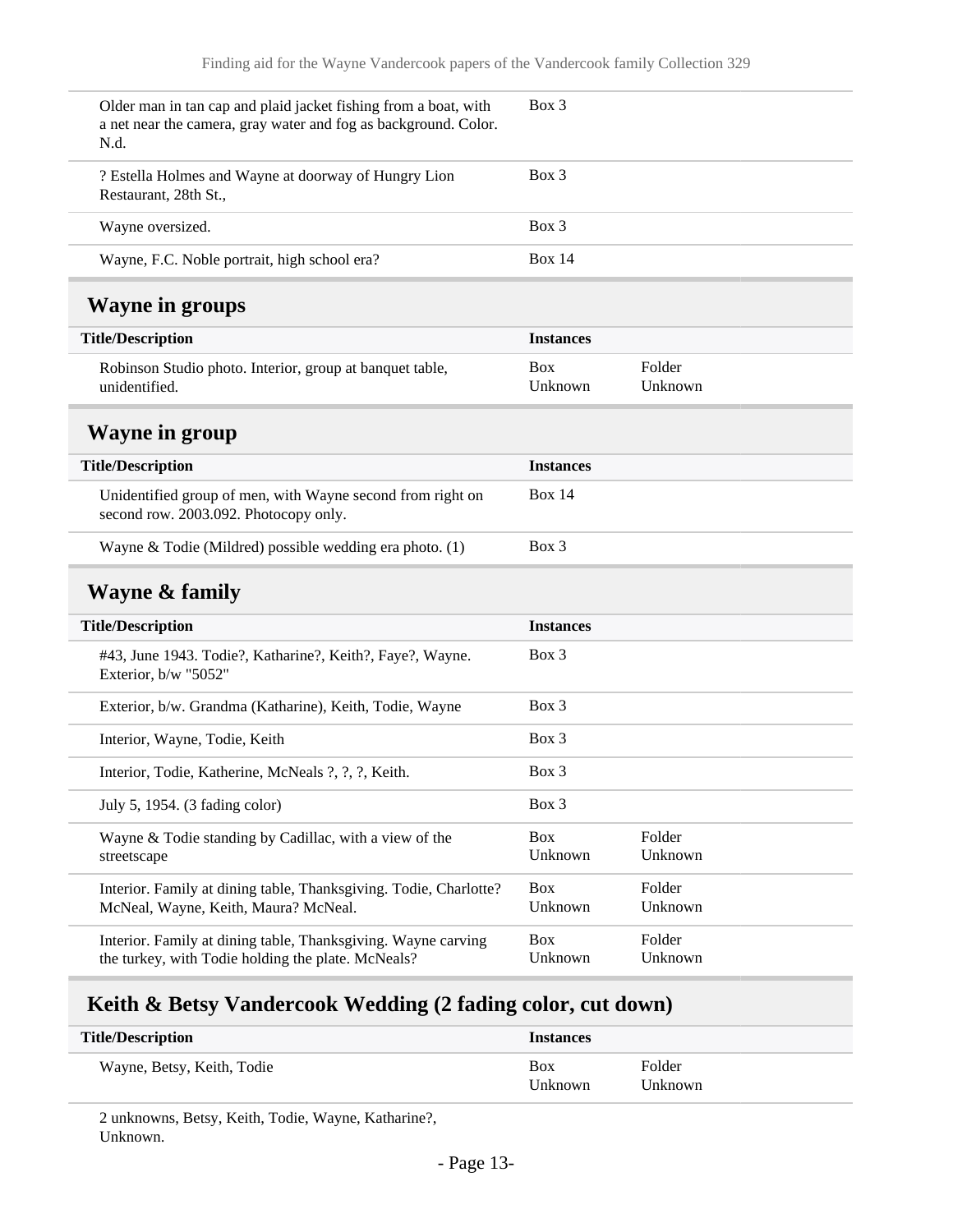<span id="page-13-0"></span>

|                                                                                                                                                                                                                                       | <b>Box</b><br>Unknown | Folder<br>Unknown |
|---------------------------------------------------------------------------------------------------------------------------------------------------------------------------------------------------------------------------------------|-----------------------|-------------------|
| Keith                                                                                                                                                                                                                                 |                       |                   |
| <b>Title/Description</b>                                                                                                                                                                                                              | <b>Instances</b>      |                   |
| Christmas, 1954. Leigh's Studio, Kalamazoo.                                                                                                                                                                                           | <b>Box</b><br>Unknown | Folder<br>Unknown |
| Six color photographs including Keith Vandercook on his 85th<br>birthday with Suzin Vandercook-Clauer, and a photograph of a<br>letter to the student body and faculty of Western State Teachers<br>College from Henry B. Vandercook. | <b>Box 17</b>         |                   |

# <span id="page-13-1"></span>**Misc. color snapshots, 1967-1971, showing homes on Griggs, and key family members.**

| <b>Title/Description</b>                                                                                                                                                                                                                                                             | <b>Instances</b>      |                   |
|--------------------------------------------------------------------------------------------------------------------------------------------------------------------------------------------------------------------------------------------------------------------------------------|-----------------------|-------------------|
| December 1967. Shows white house on left, and brown house<br>on white, both of which appear to have been owned by the<br>Vandercooks at one time. The 1967 City Directory lists Keith at<br>623 Griggs, the longtime family home. By 1968, Wayne is also<br>listed on Griggs at 615. | <b>Box</b><br>Unknown | Folder<br>Unknown |
| Joan, Wayne, Susan, and Keith. Exterior, Barbecue. Aug. 1968.                                                                                                                                                                                                                        | <b>Box</b><br>Unknown | Folder<br>Unknown |
| Joan, Betsy standing, Susan, Wayne, Todie, Keith, Lisa, Stella.                                                                                                                                                                                                                      | <b>Box</b><br>Unknown | Folder<br>Unknown |
| Wayne, Lisa and Susan.                                                                                                                                                                                                                                                               | <b>Box</b><br>Unknown | Folder<br>Unknown |
| Keith, Betsy, Susan, Lisa, Joann & Stella, not in that order.                                                                                                                                                                                                                        | <b>Box</b><br>Unknown | Folder<br>Unknown |
| Keith, Susan, Lisa, and Todie. View from the back yard of 615<br>Griggs to the other Vandercook house at 623 Griggs.                                                                                                                                                                 | <b>Box</b><br>Unknown | Folder<br>Unknown |
| 615 Griggs with Todie at the window box. July, 1968.                                                                                                                                                                                                                                 | <b>Box</b><br>Unknown | Folder<br>Unknown |
| Beat up 1964 Nash near 615 Griggs, Dec. 1968.                                                                                                                                                                                                                                        | <b>Box</b><br>Unknown | Folder<br>Unknown |
| Yard and pickett fence, Summer 1971. at 623 Griggs.                                                                                                                                                                                                                                  | <b>Box</b><br>Unknown | Folder<br>Unknown |
| Wayne & Todie?, and unidentified woman, standing by a<br>Welcome sign which has "Wayne L. Vandercook   Keeler<br>Equipment Co." on the sign. Interior, color.                                                                                                                        | <b>Box</b><br>Unknown | Folder<br>Unknown |
| Keeler Equipment Company on building. Exterior, color. "Our<br>new facility & office, taken June 1968".                                                                                                                                                                              | <b>Box</b><br>Unknown | Folder<br>Unknown |
| Four Generation photo. Wayne, Susan, Katharine?, Keith, Lisa.<br>Dec. 1969. Color.                                                                                                                                                                                                   | <b>Box</b><br>Unknown | Folder<br>Unknown |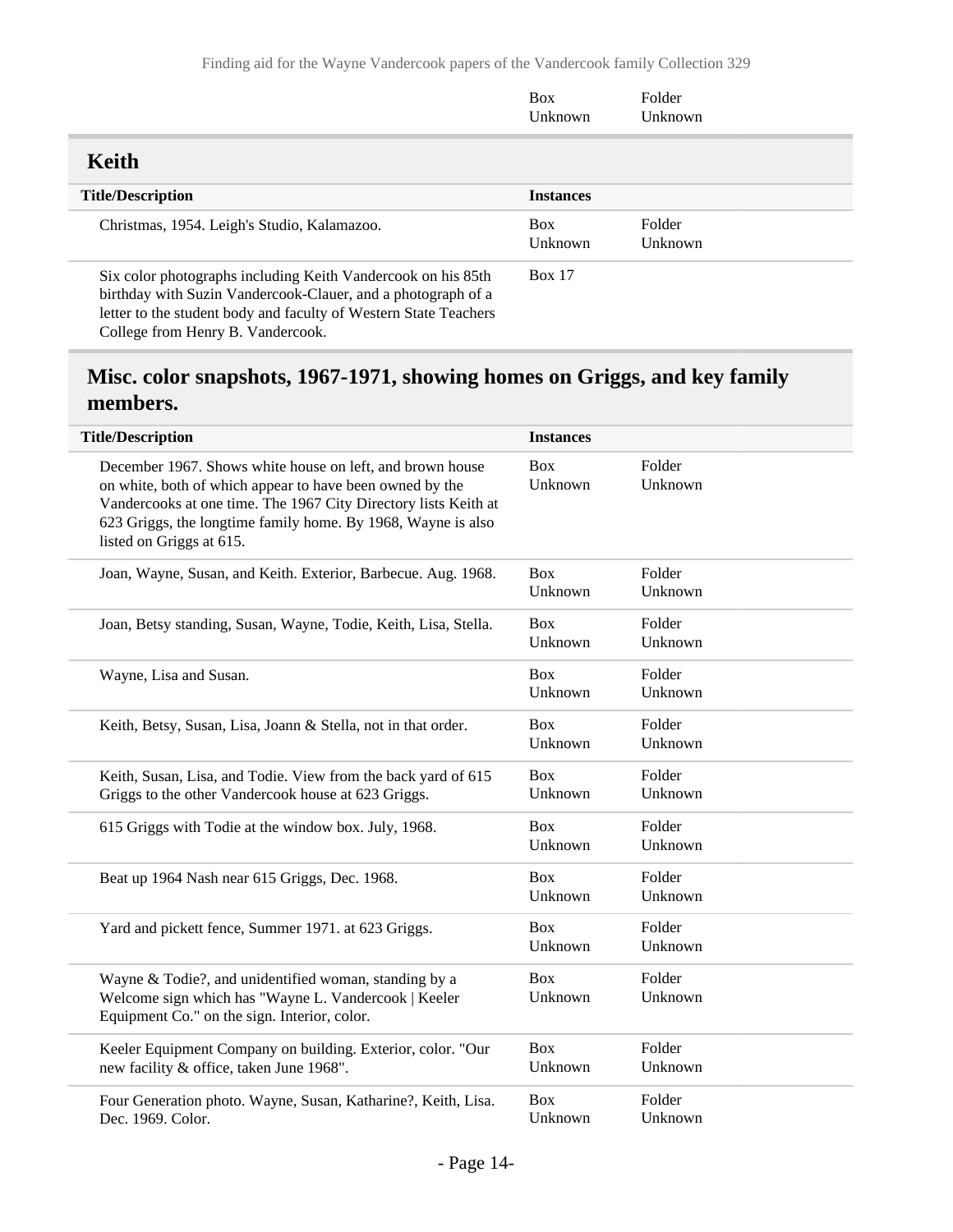# <span id="page-14-0"></span>**Unity Church. Rose Garden(2)**

<span id="page-14-1"></span>

| <b>Title/Description</b>                                                                                                                                                                                                               | <b>Instances</b> |
|----------------------------------------------------------------------------------------------------------------------------------------------------------------------------------------------------------------------------------------|------------------|
| Exterior view, with people standing in the garden near a bird<br>bath.                                                                                                                                                                 | Box 3            |
| Chicago Peace Rose. In memory of Jodie(Mildred) Vandercook<br>at the Rose Garden at Unity Church, Richmond & Walker<br>Roads, n.d.                                                                                                     | Box 3            |
| Photocopied ID from paper frame & discarded. Evidence of<br>modd/                                                                                                                                                                      | Box 3            |
| <b>Unidentified oversized</b>                                                                                                                                                                                                          |                  |
| <b>Title/Description</b>                                                                                                                                                                                                               | <b>Instances</b> |
| Wedding photos, LeClear-Dykhuizen? (2 b/w) Shows found<br>women with bouquets, exterior setting, two different views.                                                                                                                  | <b>Box 14</b>    |
| This box identified for loose items found in scrapbooks.<br>Additional items may fill the box. Or, a smaller box may be used<br>or material consolidated.                                                                              | Box 5            |
| <b>Negatives</b>                                                                                                                                                                                                                       |                  |
| <b>Title/Description</b>                                                                                                                                                                                                               | <b>Instances</b> |
| 4x5 Negatives with initial processing                                                                                                                                                                                                  | Box 6            |
| Negatives in original envelops, not yet processed. Expected to<br>move to another box when processed                                                                                                                                   | Box 7            |
| Review this box. Homemade folders are usually created with a<br>lower front flap, and the label on the back flap. A corner rounder<br>is used. These folders need to be corrected. This material may<br>eventually fit in another box. | Box 9            |

#### <span id="page-14-2"></span>**^** [Return to Table of Contents](#page-1-0)

### <span id="page-14-3"></span>**Series IV. Graphics**

# <span id="page-14-4"></span>**Wayne Vandercook Art**

| <b>Title/Description</b>                                                                                           | <b>Instances</b>      |                          |
|--------------------------------------------------------------------------------------------------------------------|-----------------------|--------------------------|
| Printed sketches.                                                                                                  | <b>Box</b><br>Unknown | Folder<br><b>Unknown</b> |
| Bridge at Jackson, N.H. 1984 + Photocopy of letter from<br>Richard Sanders Allen about this bridge, July 18, 1984. | <b>Box</b><br>Unknown | Folder<br>Unknown        |

Light House at Grand Haven, Michigan. 1987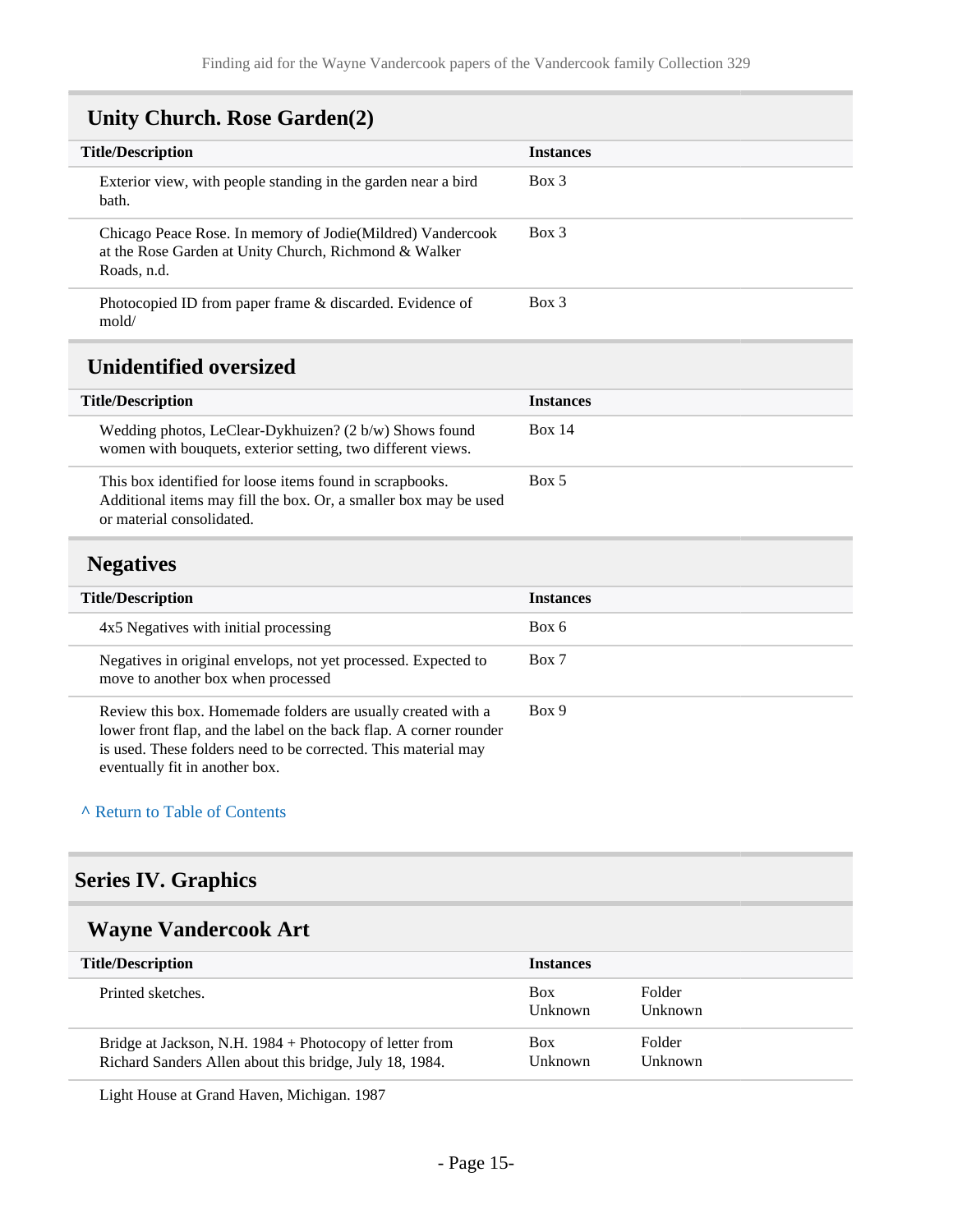|                                                                                                                                                                                                             | <b>Box</b><br>Unknown | Folder<br>Unknown |
|-------------------------------------------------------------------------------------------------------------------------------------------------------------------------------------------------------------|-----------------------|-------------------|
| The Old Head, Kinsale Co., Cork, Ireland. Compass Hill, 1989.                                                                                                                                               | <b>Box</b><br>Unknown | Folder<br>Unknown |
| Graphics from scrapbooks, processing incomplete                                                                                                                                                             | Box 10                |                   |
| Drawing attached to rough wood.                                                                                                                                                                             | <b>Box 11</b>         |                   |
| "Old Wooden Covered Bridge over Thornapple River at Ada,<br>Mich. / Wayne L. Vandercook" 6-76.                                                                                                              | Box 11                |                   |
| Silhouette of Keith Vandercook. Black paper on light board<br>backing. Dirty and damaged board.                                                                                                             | Box $14$              |                   |
| Fawnskin Valley at Big Bear Lake, San Bernardino Mountains /<br>painted by Lutte, July 1930. To Wayne from Grandparents, The<br>Vandercooks, July 6, 1931. Painting in frame dumped in this<br>box for now. | Box $12$              |                   |
| B/w photocopy of painting of unidentified old man. Has "?,<br>1884-" at bottom. Said to be from an oil painting of Michael<br>Vandercook, Jr.                                                               | Box 14                |                   |

# <span id="page-15-0"></span>**Miscellaneous Graphics.**

| <b>Title/Description</b>                                                                                                                                                                                             | <b>Instances</b>      |                   |
|----------------------------------------------------------------------------------------------------------------------------------------------------------------------------------------------------------------------|-----------------------|-------------------|
| "Ask your Grocer for Linen Soap" illustrated advertising card<br>from Shoher & Carqueville Lith Co., Chicago. Verso has<br>Clapp & Lilly, Dealers in choice Grocers, Provisions Flour etc,<br>Allegan, Mi. 2003.054' | <b>Box</b><br>Unknown | Folder<br>Unknown |
| Funerary graphics                                                                                                                                                                                                    | Drawer<br>FF.IX.E     |                   |

#### **^** [Return to Table of Contents](#page-1-0)

# <span id="page-15-1"></span>**Series V. Scrapbooks & Clippings**

| <b>Title/Description</b>                                 | <i><u><b>Instances</b></u></i> |
|----------------------------------------------------------|--------------------------------|
| Scrapbook No. 1. Spiral ringed, with blue printed cover. | <b>Box 12</b>                  |

# <span id="page-15-2"></span>**Oversized loose items from Scrapbook 1.**

| <b>Title/Description</b>                                                                                                         | <b>Instances</b> |
|----------------------------------------------------------------------------------------------------------------------------------|------------------|
| pgs. 14-15. Newspaper clipping, GR Press. Windmill photo.                                                                        | <b>Box 14</b>    |
| pgs. 34-35. Newspaper clipping. GR Press, May 25, 1987.<br>"Turner's works finally have a British home in new London<br>Gallery" | <b>Box 14</b>    |
| Clippings. Document & discard.                                                                                                   | Box 14           |
| Light of the Life. Wonderland, Feb. 21, ? RE lighthouse.                                                                         | Box 14           |